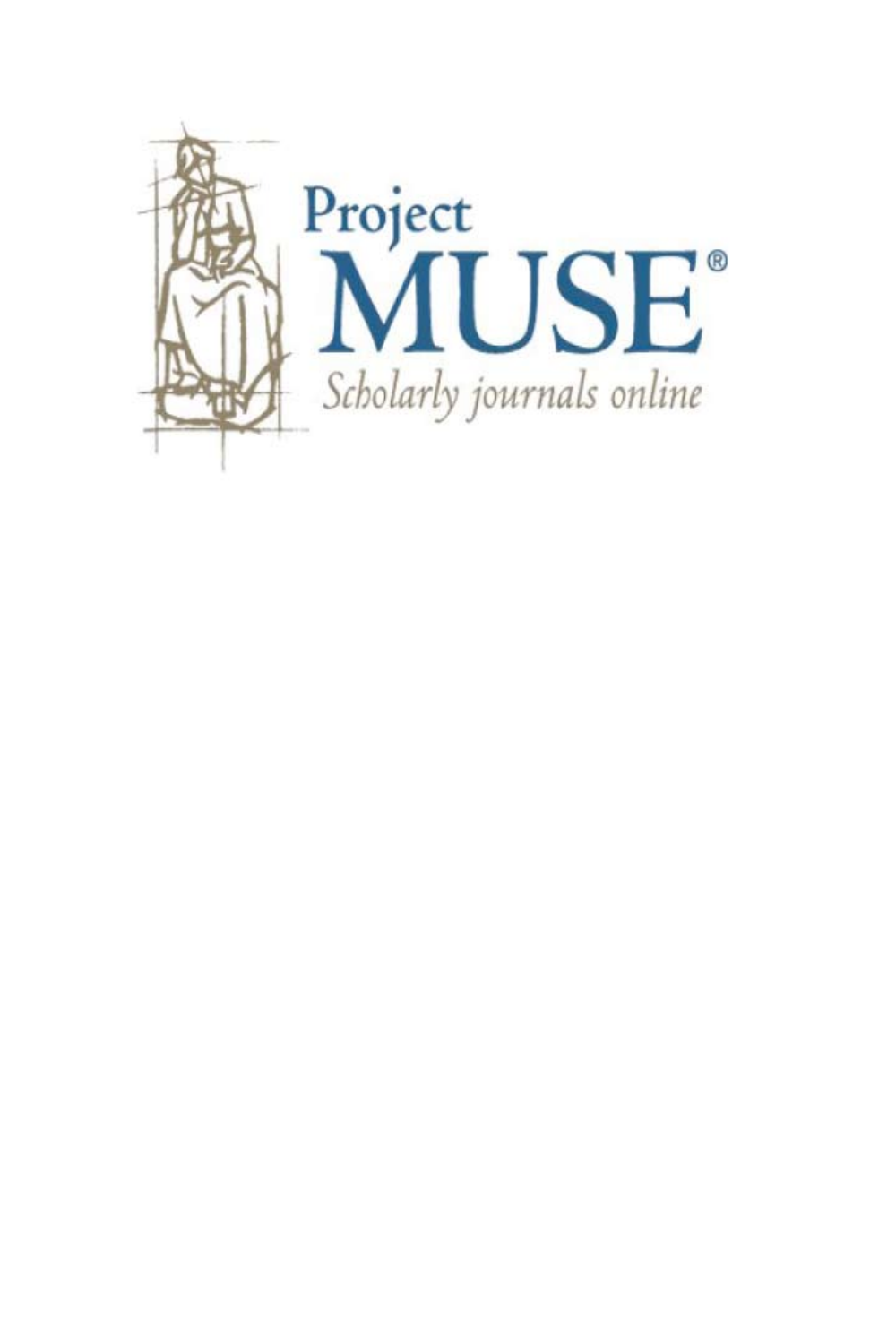## **THE VISUAL GRAMMAR OF SUFFERING Pia Lindman and the Performance of Grief**

## **Kriss Ravetto-Biagioli**

**P**ia Lindman is perhaps best known for her *Public Sauna* at P.S.1 in 2000, where she installed a working sauna in an artspace and invited the audience to join in the performance, defying the taboo of nudity in American c where she installed a working sauna in an artspace and invited the audience to join in the performance, defying the taboo of nudity in American culture and foregrounding the centrality of the human body in art. Like *Public Sauna,* her more recent work belongs in the tradition of minimalist and community-oriented art. Site-specific in nature, it concerns the relation of the body to public space in everyday life and the broader socio-political issues inscribed in those dynamics. Lindman provokes us to think about how everyday interactions with bodies, architecture, media, and public art affect our sense of self and our experience of social space. By drawing attention to how social interactions are themselves performative, her work also reveals the inherent performativity of making and experiencing art.

Her recent *New York Times* demonstrates the tensions between human gestures of private suffering and the political motivations for monumentalizing personal grief. Lindman has performed *New York Times* in Mexico City, Tokyo, Helsinki, Vienna, Berlin, and most recently at Battery Park, the Vera List Center, and the Luxe Gallery in New York. The actual performance is the last step in a long and complex process of tracing out the mechanics of making and publicizing gestures of grief. Lindman begins by videotaping herself re-enacting some of the 600 photographs of Afghan, American, Iraqi, Sudanese, Palestinian, Israeli, Balinese bodies in pain collected from *The New York Times* from September 2002 to September 2003. She then sketches out her re-enactments (with particular attention to facial expressions and hand gestures) and shares this set of drawings with the audience at the beginning of each public performance. The drawings outline the bodily gestures of grieving captured in the photographs*,* but are devoid of any feature that would indicate where the image comes from, or whom it depicts. By exhibiting her own sketches of her own re-enactments of the images of grief from *The New York Times* rather than those images themselves, Lindman demonstrates that gestures are not forms of pure expression but interpretations meant to frame information.

On one occasion, Lindman begins her *New York Times* performance dressed in gray and carrying a gray flag to lead a group of spectators through Battery Park, stopping first in front of the National Museum of the American Indian. At the foot of the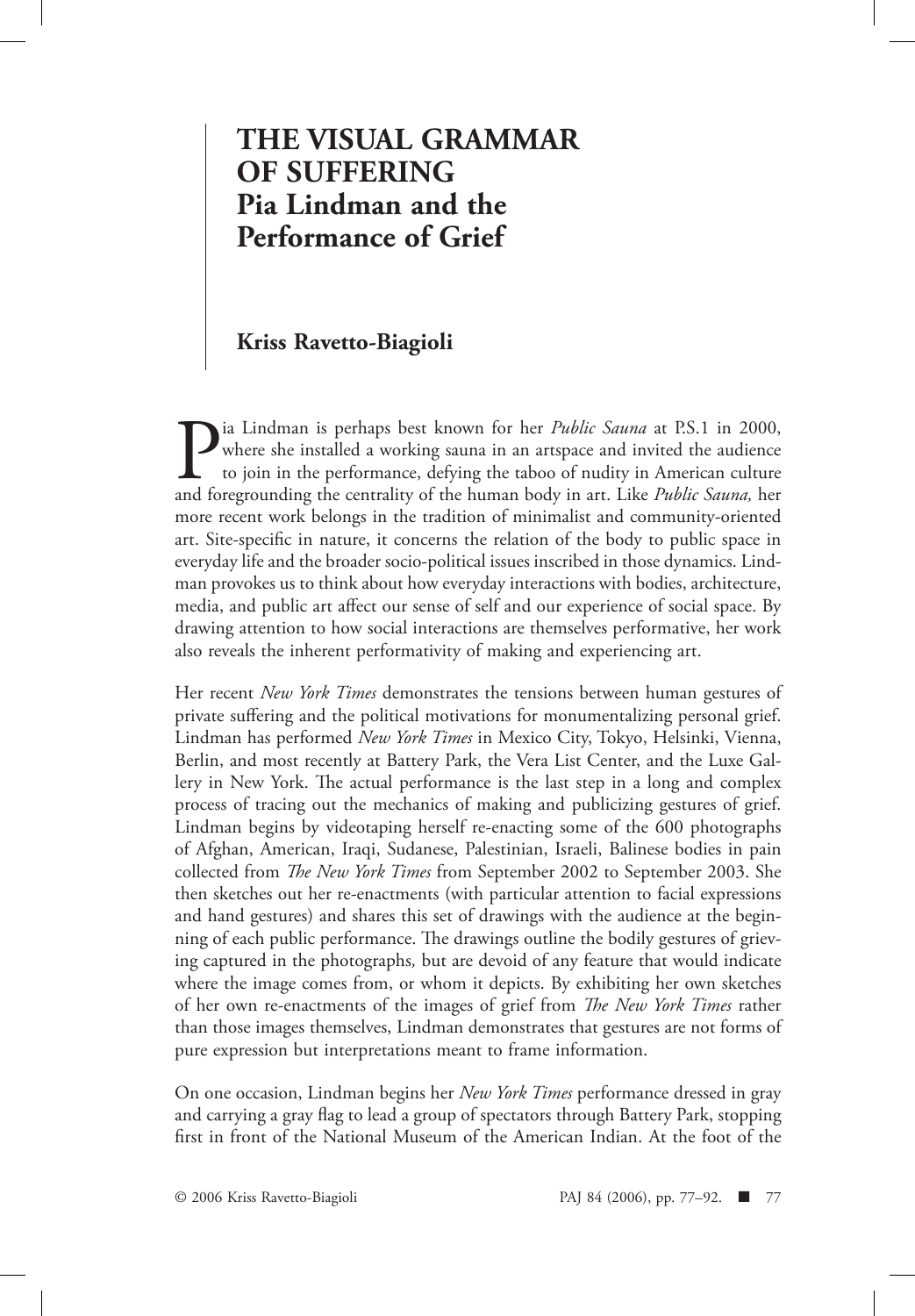museum's marble steps, she pulls out the sketchbook and places them on a simple stand in front of her. Without speaking a word, she then selects one sketch and carefully reconstructs the gesture. First she poses her torso, her head, then her facial expression, and finally her hands, slowly freezing herself into a pose. She spends about ten minutes striking three poses in front of one of the four monumental sculptures that watch over the entrance to the museum. In her third pose she kneels before the statue to the Americas—a colossal feminized gray granite figure that sits with eyes closed and hands peacefully resting on its lap. This monumental woman dwarfs the three figures that crouch alongside it (a Cherokee, an Arawok, and an African-American slave). The juxtaposition of stone and metal sculptures, concrete pavement, and granite buildings to Lindman's gray attire suggests a visual metonymy, yet one that short circuits at the sight of flesh. Lindman bows her head, holding her heart with one hand and stretching her other hand up along the pedestal of the sculpture, as if trying to touch something entombed inside**.** Just as her hand touches the monument, security guards approach to remind her that this is a federal building and it cannot be touched. The audience reacts with a serious, moving silence, as if somehow they were directly witnessing someone else's pain. But it is the gesture of the National Guardsmen removing Lindman from the premises (or at least onto the sidewalk) that reminds us how public acts of grieving can still be seen as politically threatening, especially when a country is at war.

Lindman's gestures, however, are not simple statements about public grief and are not as emotive as the reactions they elicit. Because she takes a few minutes to embody a gesture and less than a minute to hold the pose, the gestures come off as oddly unnatural, though no less unnatural than the museum's own monuments. The immediacy of the gestures is not immediate: the performance requires an exchange of roles between performer and audience, between impression and reception. In order to be understood as a gesture of suffering, the performance must display what Jean-François Lyotard calls the "capacity to be affected by objects by means of sensibility,"<sup>1</sup> that is, it must demonstrate its own capacity for receiving interpretations. The juxtaposition of Lindman's carefully reconstructed gesture of grief to the gray granite sculptures above and the sepia-toned banner (a photographic image of the backs of six Native American men in ceremonial dress) hanging at the entrance of the museum exposes sensibility as an aesthetic feeling rather than an empirical phenomenon. This constitutes what Kant called the "transcendental illusion"—treating presentation as situation. The temporary but visibly orchestrated embodiment of grief draws attention to the emotional manipulation produced by the monumental gestures of suffering embedded in the museum itself. Lindman's performance shows how impressions of grief are ordered and objectified through aesthetic forms.

The sense of pain produced in this performance is only an effect of juxtaposition. There are both similarity and contrast among the sculpture, the images on the banner, and Lindman's re-enacted gesture. On one hand, her pose mirrors the figures of the Native American and the two slaves that lean on the shoulder and huddle at the feet of this seemingly indifferent feminine figuration of the Americas. On the other hand,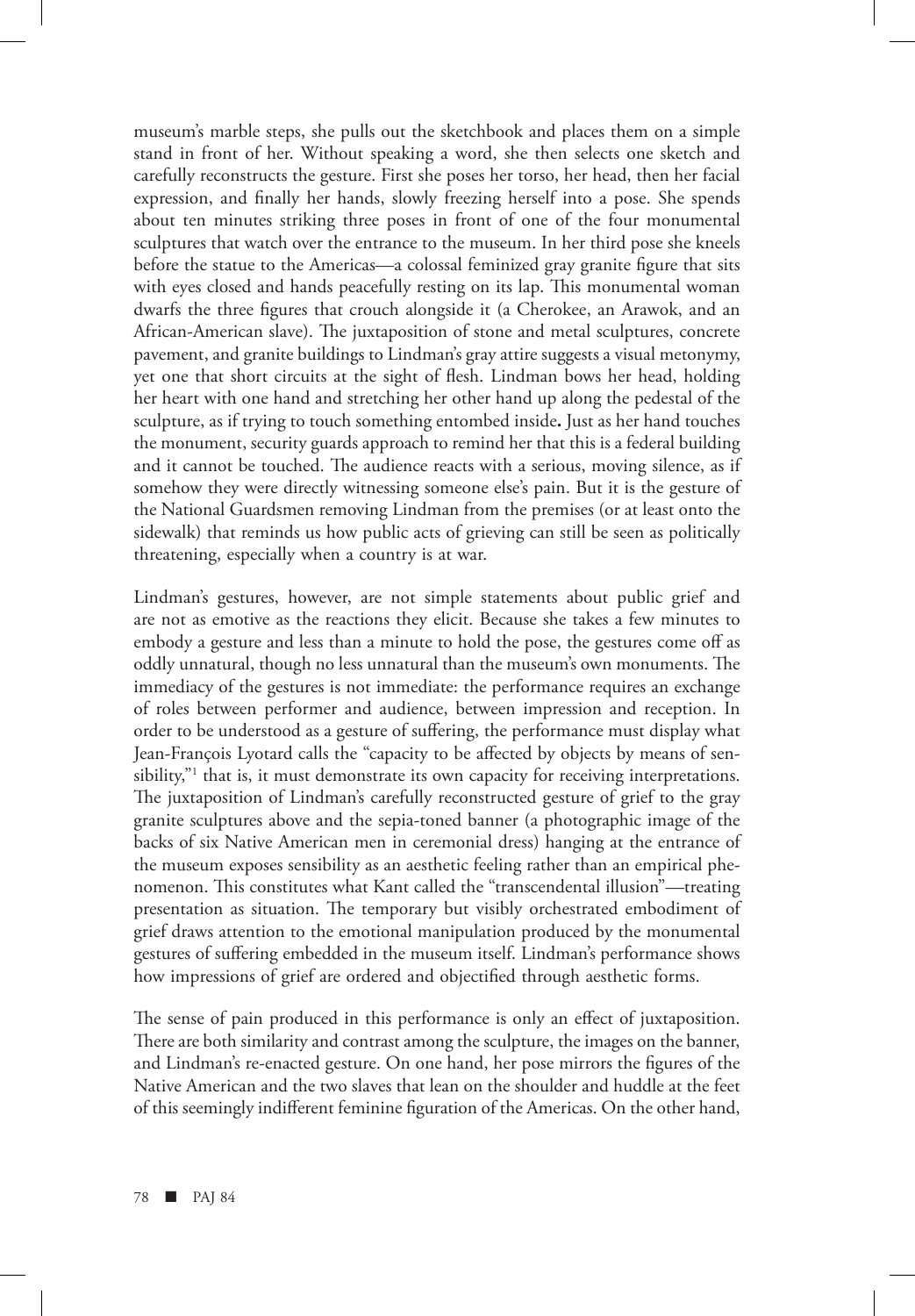it does not participate in the monumentalization and celebration of the Americas, but rather emblematizes the cruelty of colonization: forced labor, slavery, and the extermination of the native peoples. Like the Native Americans represented on the banner, Lindman's back is turned toward the audience, making both her and the Native Americans appear distant, unaware of being watched, and vulnerable. While her gesture makes suffering present, the sepia-toned banner displaces the suffering of the Native Americans into the aesthetics of the historical past, making reference to "authentic" photographs of the "Old West." What is preserved is not just what is captured in the image, but also the sense of loss marked by the photograph—the loss of the very Native Americans it represents. Lindman's pose, instead, makes loss present by performing an explicitly temporary gesture of grief in front of the image that claims its own historical permanence. By demonstrating how gestures, images and monuments are depicted, selected, framed, and situated within urban environments, she reveals how both the sculpture and the banner manufacture the sense of permanence of the past they represent.

Focusing more on the processing of images of grief than on the gestures, her performance incorporates drawings, painstaking rehearsal, and posing. Lindman's gestures become gray signifiers, simultaneously pointing to and problematizing the visual association of suffering with the exposed body. While her gray attire blends with the granite figures, the flesh of her exposed arm and hand calls attention to the fact that the symbolic figure of the Americas is robed with immobile but seemingly flowing garments. In contrast, the suffering peoples who huddle beside her are gray but scantily clad. The proximity of these gestures brings to life a sense of vulnerability embodied in these exposed figures. While they provide a sense of chromatic continuity (gray on gray), the juxtaposition of the performance to the gesture of suffering, as well as to the buildings and the monuments mark the different material relations of power between the global capitalism of neighboring Wall Street, the beige and black uniforms of the museum guards, and the sculptures that use female figures to emblematize continents (but not the peoples) of the Americas, Africa, Asia, and Europe.

Lindman's work involves multiple border crossings by bringing to each performance site gestures of suffering from Europe, Africa, the Middle East, Asia, and the Americas. The effect of such decontextualized gestures is different with every performance as each site is differently enframed by architecture, urban planning, and the power relations ingrained in the social behavior of those who live in these spaces. Her work responds to what Edward Said called the feminization of the other in the practice of Orientalism. But rather than repeating Said's critique of connecting the "Oriental" to the feminine (as a sexualized body), she circumvents the differentiation of gestures of suffering in terms of race, gender and class. Lindman does not deny that Western discourses feminize third world subjects, but challenges notions of identity (whether imperialist or multiculturalist) rooted in difference. As Gilles Deleuze points out, difference does not exist in and of itself but must be related to a preconceived concept of ground.<sup>2</sup> By demonstrating how similar gestures of grief are used to differentiate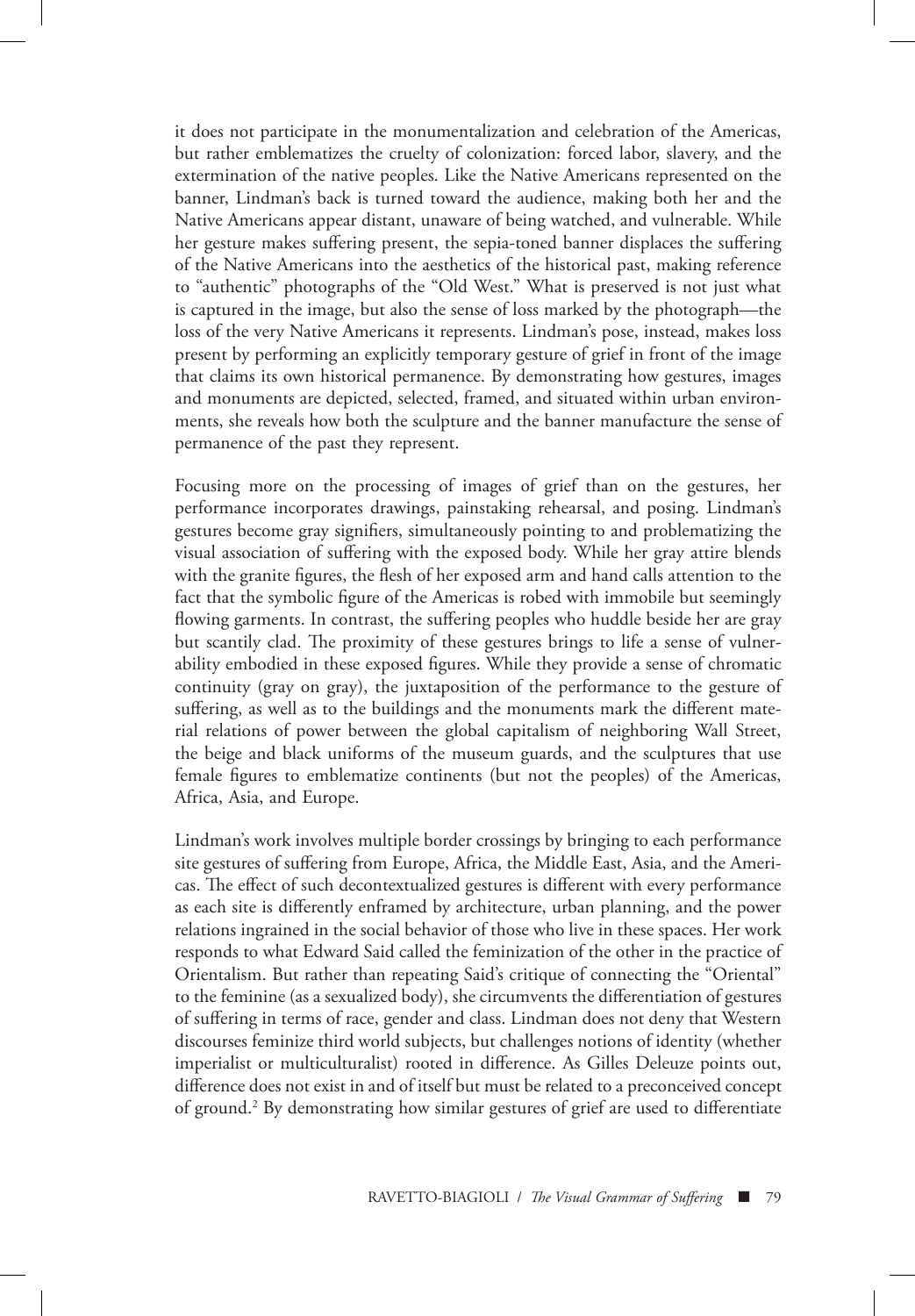

Pia Lindman performs *New York Times* in the streets of Vienna. Photo: Courtesy the artist.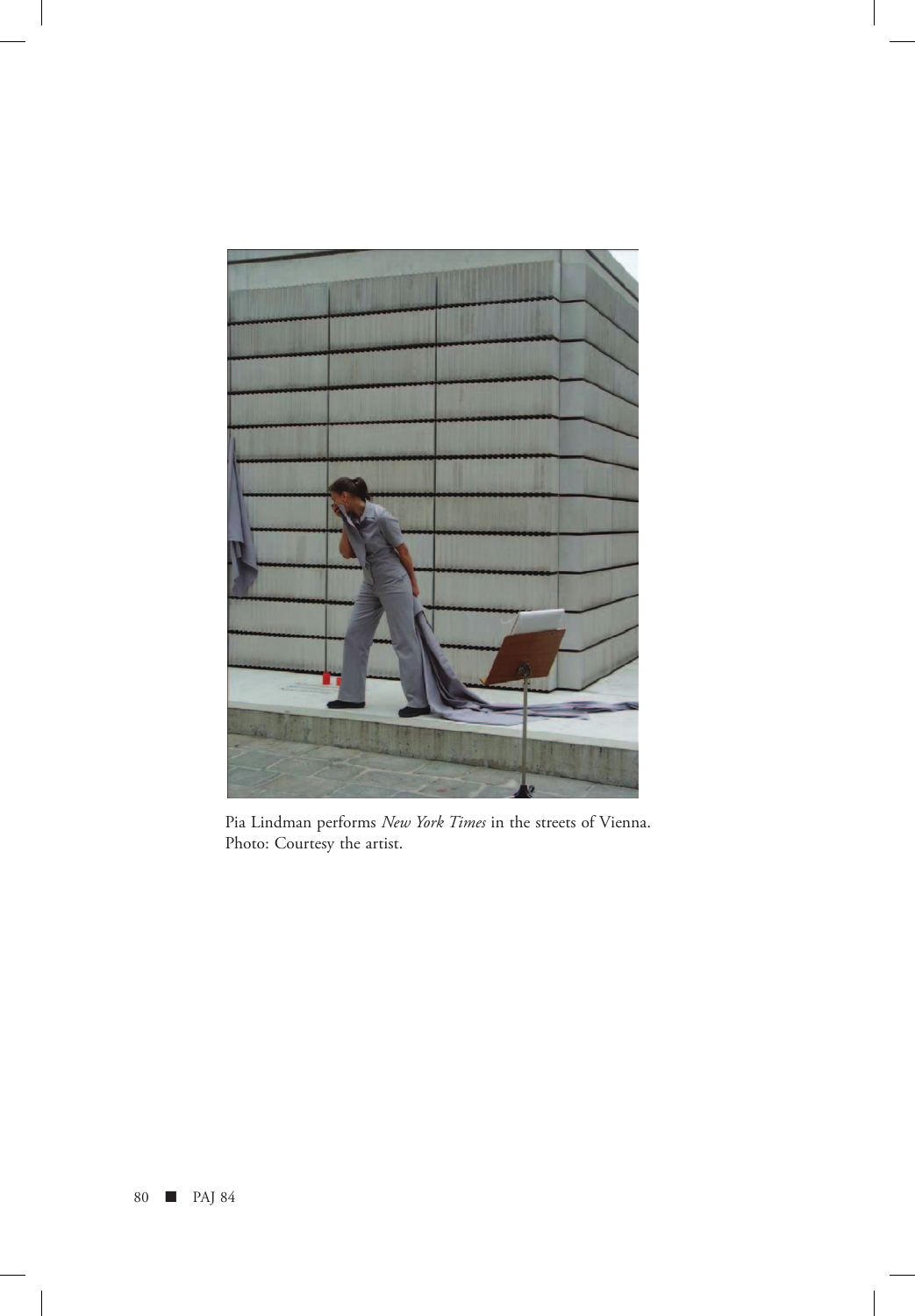victims from victimizers, us from them, or men from women, she shows how such gestures do not mark actual difference but only ground and legitimize pre-existing relations of power by repeating them.

Rather than declare there is no feminism or post-colonialism free of asymmetrical power relations, Lindman makes this asymmetry a central concern of her work.<sup>3</sup> Her embodiments are not offered as political statements, but as questions about how media, architecture, and public art address us, installing us in ideological, imperial, and patriarchal structures in ways that we cannot avert or avoid. She does not address particular site-specific issues, such as genocide or mass rape in Sudan, terrorism, human rights abuses of prisoners in Iraq, etc. Instead she draws on images of people who have suffered abuse or the violent death of loved ones to explore how the representation of vulnerability calls on us to react. I read her work as paralleling the discourse of Judith Butler and Adriana Cavarero who have turned away from arguments based on the notion of feminine experience to explore how any "structure of address" introduces its own "moral authority."<sup>4</sup> Given the international visibility of *The New York Times*—a newspaper that often blurs American national interests with geopolitics—Lindman's *New York Times* performance constitutes a poignant and timely critique of the political use of human gestures by the media.<sup>5</sup>

In the tradition of minimalist performance art, her work resists commodification while exhibiting a nuanced critique of current political issues such as the global effects of the war on terror. Her performance cannot be reduced to a single message, like "the media manipulates the way we perceive grief" or "the media instructs us on how to express grief." Nor do these gestures of suffering reproduce simple dichotomies between the feminization of grief as opposed to the masculinization of power, or between an ephemeral feminine "performative" art and a masculinized object-oriented art. I agree with Peggy Phelan and Amelia Jones that the art world is dominated by male artists and their privileged objects, but find equally problematic the connection of performance art to an essential feminine experience, and the reading of all performance as an attempt to make visible the radical ontology of presence, that is in turn feminized.<sup>6</sup> But if we agree that gender is a performance, then it can only be defined as an act of repetition (as Butler argues) rather than an act of erasure disappearing as soon as it appears, as Phelan instead proposes when she says in "The Ontology of Performance" that: "Performance's only life is in the present. Performance cannot be saved, recorded, documented, or otherwise participate in the circulation of representations of representations: once it does so, it becomes something other than performance."7

While concurring with Phelan that performance consists in its commentary on its own medium and that it calls attention to the interaction between itself and its spectators, I do not see how her definition of performance art makes it essentially feminine or transgressive. Her definition of performance art is tautological, replacing art with life and femininity with disappearance or non-subjectivity.8 Lindman's work engages feminist arguments like Phelan's and Jones's that performance art does not allow for the formation of any stable subject position, but does not do so on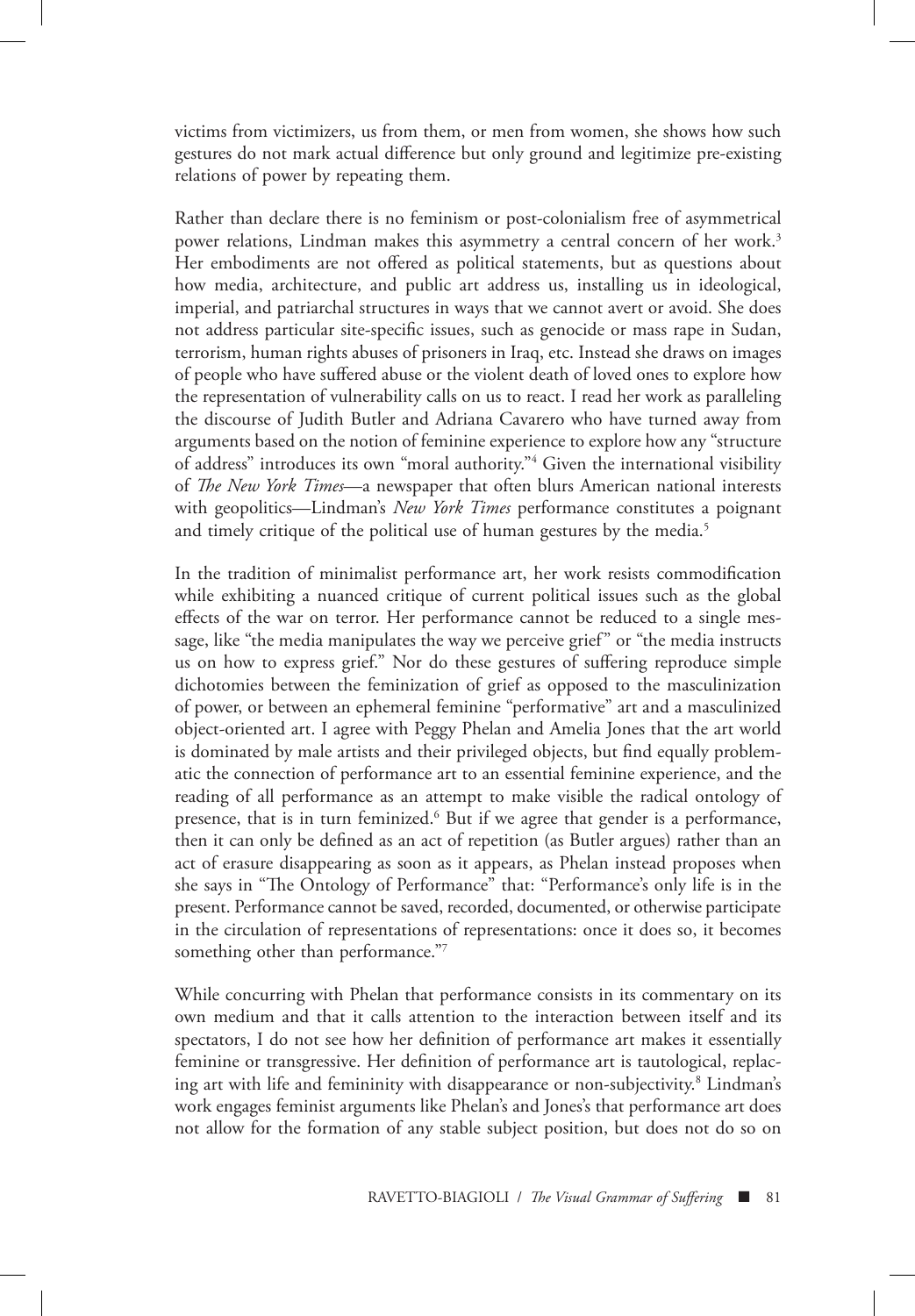account of the uniqueness of the performance itself. Because her embodiments are simultaneously performative and documentary, they challenge theories of gender differences that end up essentializing gender. She purposefully puts sexual identity in a gray zone, questioning arguments that attribute feminine experience to radical ontological presence and spectatorship to an oppressive (if not formative) male gaze that objectifies it so as to fix bodies into a space governed by male hegemony.

The process of objectification—of a woman into an image through the male gaze, or of someone who suffers into a victim—is, as Samuel Weber argues, tantamount to an attempt of the subject "to set or bring things before itself to fix them in place and then to declare the truth of objectivity is thereby determined as its capacity to fix and secure the subject."<sup>9</sup> By stripping gestures of trauma and grief from their contexts, Lindman demonstrates how the repeated embodiment of affective gestures does not reaffirm stable subject positions. Dislodging gestures from contexts, she upsets the translation of emotions into identifiable gestures; into a telos designed to fix and secure subjects. No stable identities form in her performances to establish relations between victims and victimizers, between events and their geopolitical consequences.

Lindman does not see performance art as a self-conscious phenomenological experience (of being a woman), but as a coding of experience as affect. Her embodiments examine the various political investments inscribed in visualizing and publicizing emotional expression. Instead of disclosing how we perform gender, she reveals how we perform our grief. She outlines the processes by which gestures are generated: from the media's representation of bodies in pain to the selection and framing of pain "that's fit to print." She also asks us to think about how media aesthetics affects the way people learn how to perform their grief (as Marcel Mauss did concerning bodily gestures). Hers are not performances of an authentic immediate experience (using the body as evidence of some truth), but a process that is methodical, thoughtful, and reflective about the artificiality of what is conventionally presented as immediate.

Lindman's embodiments express multiple possible relations between time and space: the time of a site-specific performance, the moment caught in the photograph, its displacement onto the front page of the newspaper, the framing of the image, the staging of the image next to monuments and memorials, the time and space of suffering, remembering and grieving. Such repetitions and juxtapositions of gestures connect the uniqueness and vulnerability of sentient bodies to their abstractions, what Butler calls the dehumanized image of suffering, and what Cavarero calls the generalization of ideology that divorces politics from reality.10 Rather than treat the body as discursive (that is, as performing social critique), Lindman's work instantiates the public dimensions of the body, its materiality, vulnerability and relations to other bodies. The vulnerability of the body to violence, abstraction, aestheticization, and enframing puts the notion of the bounded individual into crisis. Butler says that the exposure of such vulnerability places us outside of ourselves or beside ourselves with grief or rage. Lindman exposes this space and time between violence and vulnerability.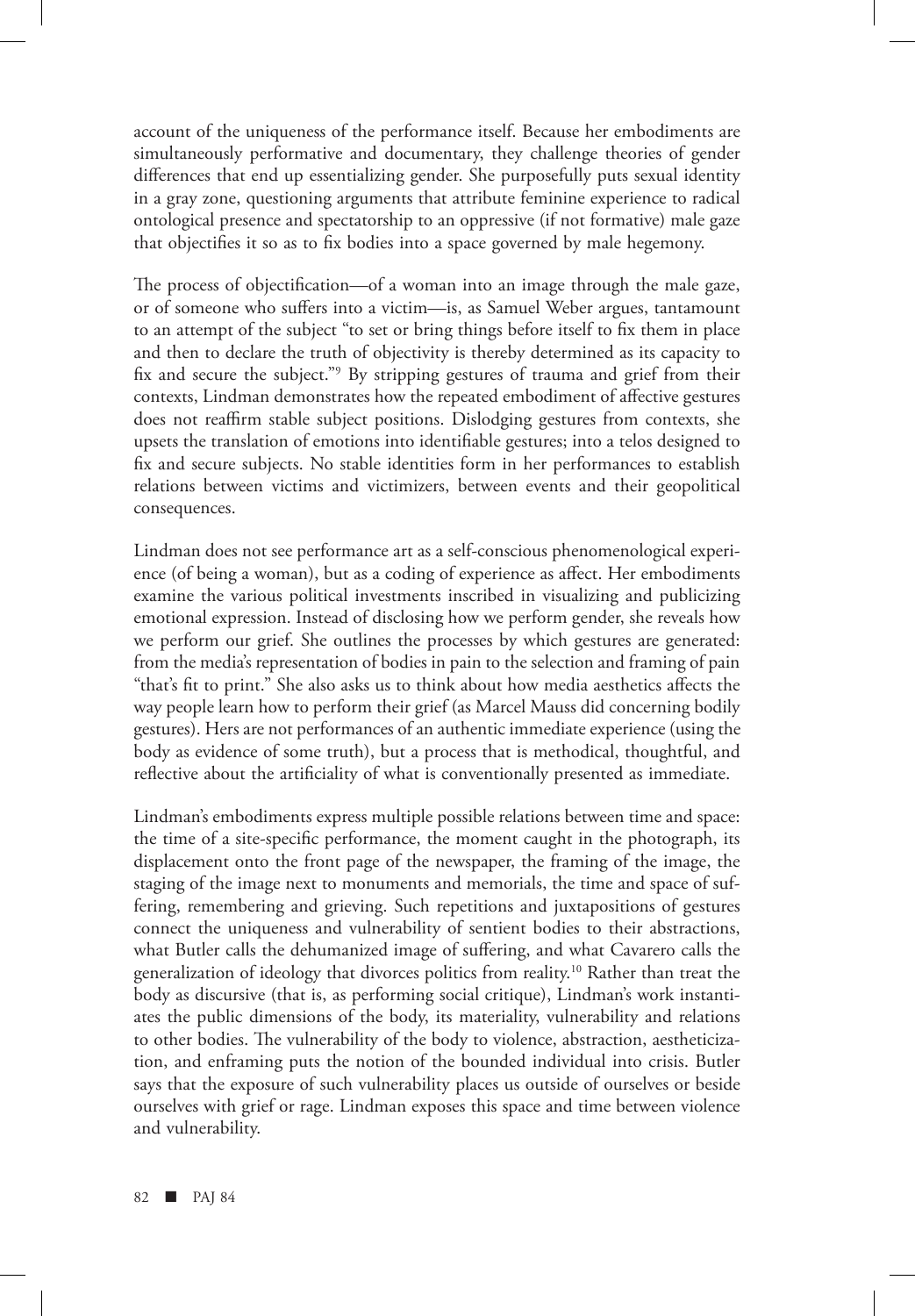*New York Times* engages with media criticism, photography's relationship to the aesthetics of reality, the use of photographs as documents, and also theories about the theatricality of human gestures. Lindman's performances reveal (through staging) the processes that turn expression into meaning. The performance is clearly repetitive: over and over she selects an image of suffering, rehearses it, and strikes a pose. These reiterations of gestures emphasize the media's constant use of images of suffering to illustrate events, focusing particularly on their political and emotional coding. Gestures of kneeling in prayer, clutching one's heart, covering one's eyes, saluting dead fathers, brothers and sisters, holding pictures, flags, guns, and dead loved ones are all placed next to each other. Lindman's repeated embodiment of disparate gestures of grieving calls attention to how the media's recycling of images of suffering seems to suggest that one gesture can be exchanged with another, and that any gesture can be taken from one context and placed into another. While the repetition of gestures likens one to the other, the juxtaposition of one unrelated gesture after another produces and effect of difference, a difference between the gesture of suffering and the environment in which it is situated.

In one such embodiment she pulls out a gray stick out of her bag of props, handles it carefully, and brandishes it as a militant would a machine gun that is not meant for use, but only for show. The stick, as the gun once was, is held at waist level pointing toward the ground. In each of the three occasions I have seen her perform this particular gesture, her stance is almost identical: the stick is held over her right hip, which is rotated a bit forward, her legs are parted, her body erect, and her head is slightly tilted back in anguish. But even if the stance is identical, the effect is not. When performed next to the lady liberty impersonators that stand on wooden platforms in Battery Park so tourists can take their picture next to them this gesture evokes a completely different response then when performed next to *The Immigrants* sculpture in Battery Park, or between the two panels of José Clemente Orozco's mural at the New School—the *Struggle in the Orient* and *Gandhi and Imperialism*. Lindman's gestures, then, are both symmetrical and asymmetrical to each other.

She reveals two distinct but simultaneous types of repetition. When performed next to *The Immigrants* in Battery Park, the gesture of holding the gun disrupts both the gesture of suffering and the gesture embodied in the sculpture. The aggressive gesture of militancy and grieving seem to guard and mourn the multi-cultural group of immigrants celebrated in the sculpture. But it is not clear whether this is a gesture to protect or quarantine immigrants as Others. For instance, when performed next to the Statue of Liberty impersonators, this same gesture comments on American intervention throughout the globe—to "make it safe for democracy"—and on the reaction to such intervention by foreign militant groups; this gesture also comments on gender roles. Lindman dressed in gray unisex clothes brandishing a stick (as she would a gun), appears as a militant woman or a women dressed as a militant man. But when placed next to the three green-faced Lady Liberties (performed by men in drag), this gesture of militancy becomes a parody of stereotypical gender roles. Parody, however, does not stop at simple role reversals since it becomes less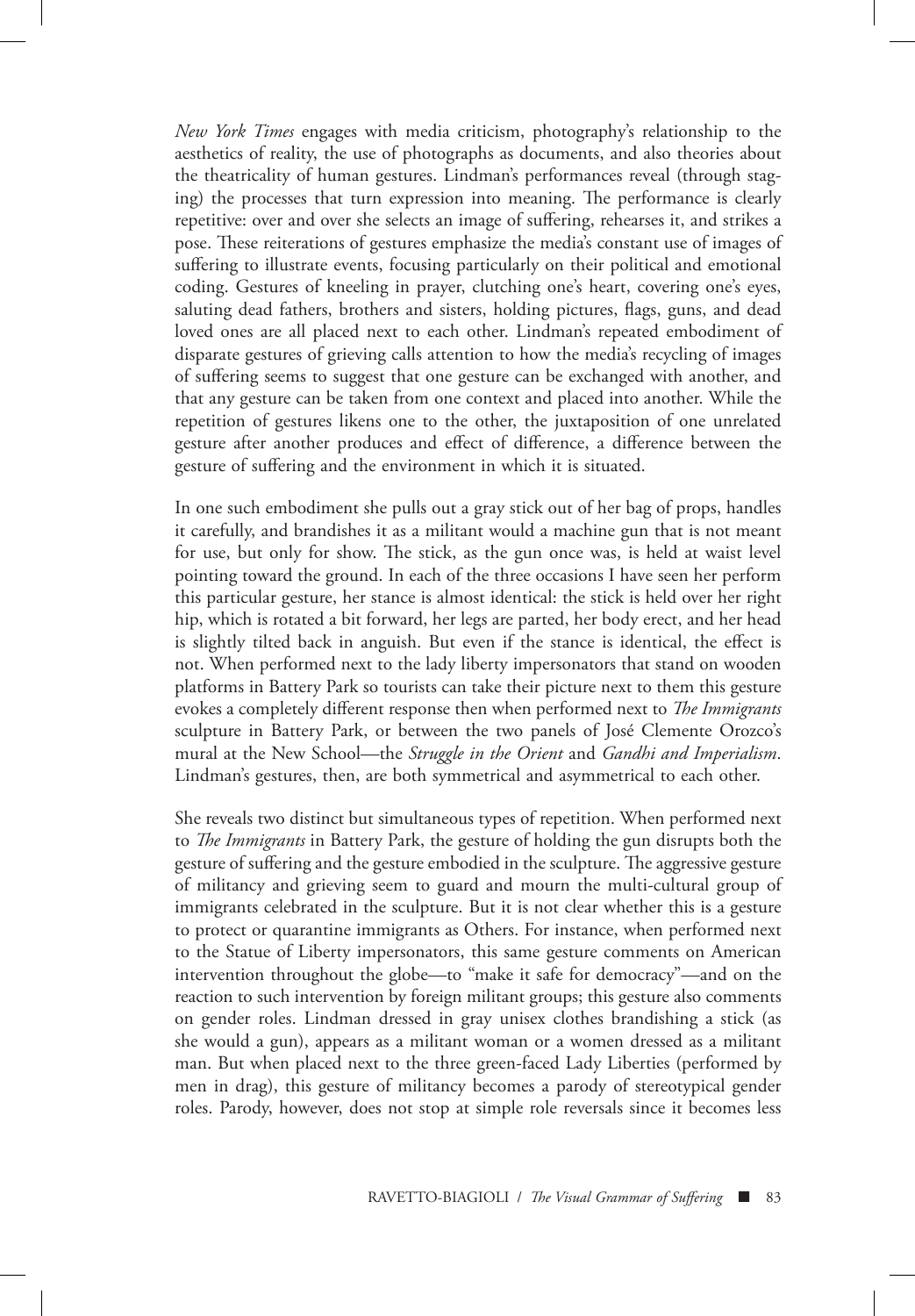



Top left: Lindman performing in front of the Korean War Memorial at Battery Park; Bottom right: Lindman in front of the East Coast Memorial for Coast Guard casualties in WWII at Battery Park. Photos: Daniel Marzona. Courtesy the artist.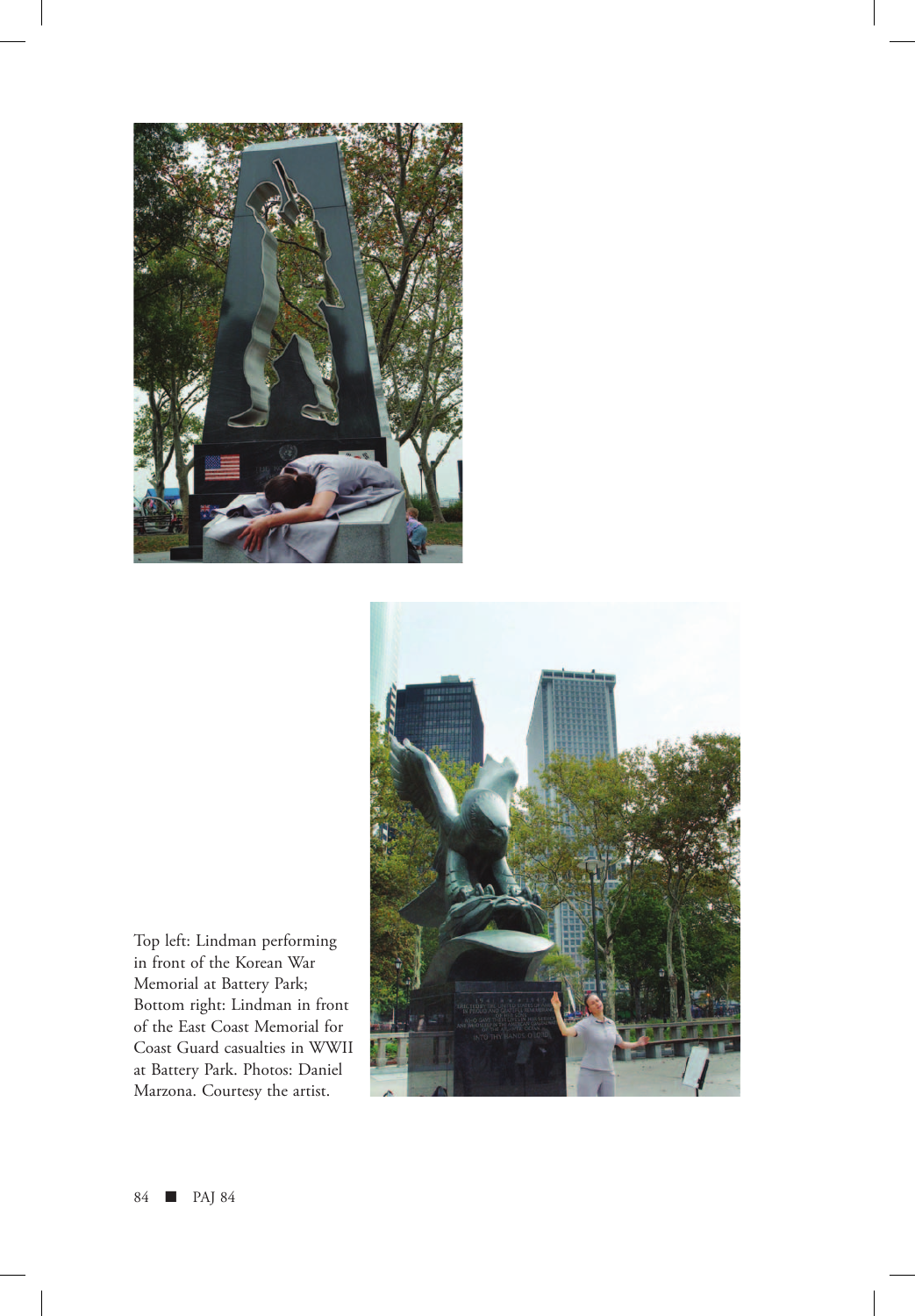

Top: Lindman performing *New York Times* for the Vera List Center in the Orozco Room at the New School; Bottom: Lindman in front of "The Immigrants" at Battery Park. Photos: Amanda Matles. Courtesy the artist.

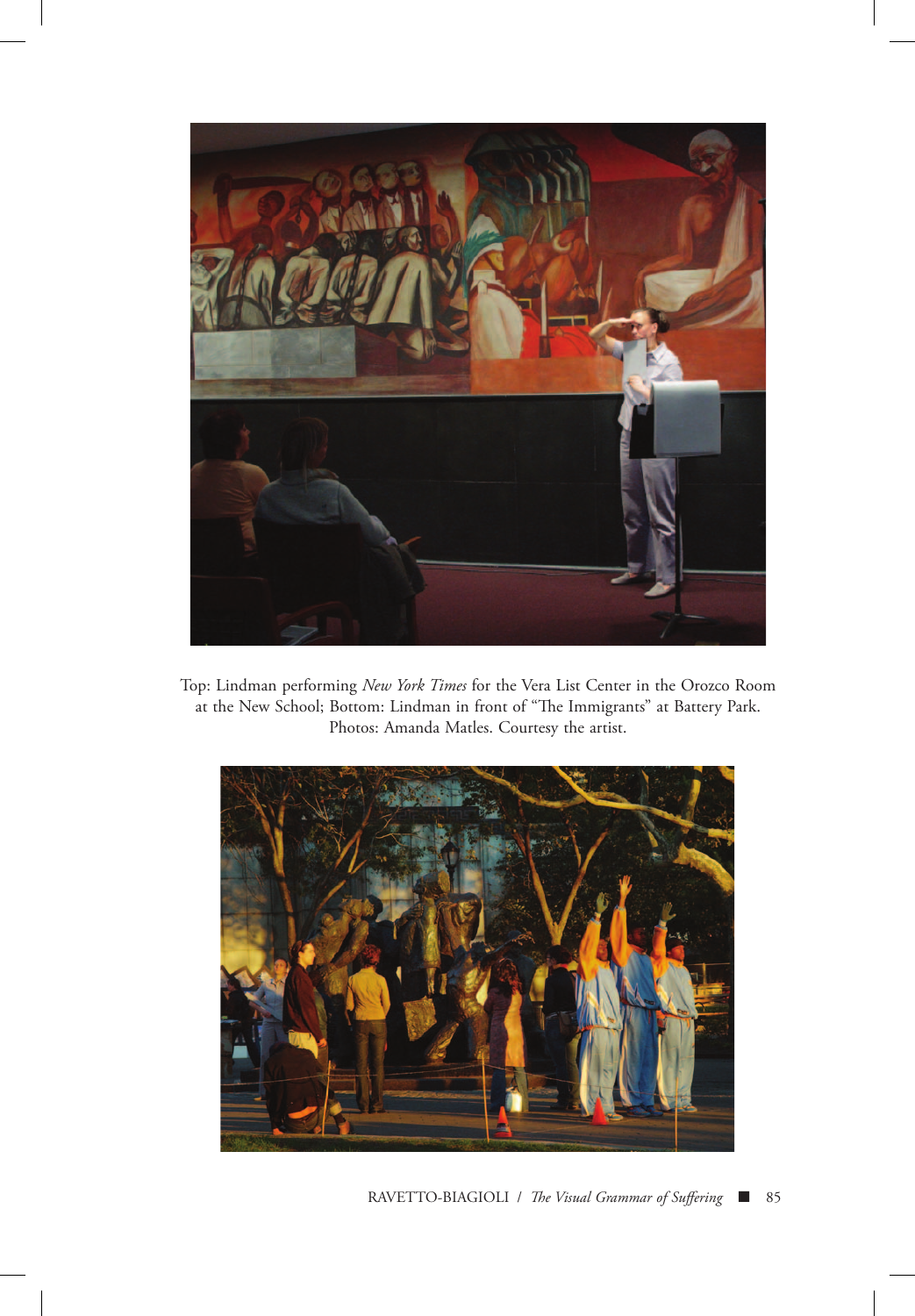clear why militancy should be inherently masculine, or why democracy should be emblematized by a female figure.

While the repetition of gestures produces a disjuncture between their instantiation and the conceptual framework from which they emerged, they also produce something in excess of the ideas they were meant to express. What emerges is both a critical reflection on subjectivity and identity politics, and the repeated displacement of images into ideologically charged narratives. Such repetitions undermine the construction of stable subject positions, re-envisioning what we take for truth as a special effect or pure affect. The repetition of such diverse gestures in one specific place (in front of monuments, murals, or in a gallery) calls into question their authenticity as embodiments of suffering. This does not mean that Lindman treats the image of someone's grief with irreverence. She is remarkably faithful to the gesture she embodies, taking a long time to study it and to strike its pose, but she also demonstrates how the gesture itself is recyclable, exchangeable, and consumable—that it has political use-value. She makes "public" images of trauma and suffering. By embodying them next to monuments, murals, and memorials, Lindman recalls the suffering of both those who are memorialized by the image, the mural or monument itself, and those who grieve their absence. Yet this juxtaposition of image to monument, memorial, mural, and gallery suggests that the image and the gesture are also monuments, memorials, and commodities.

Contrary to Bill Viola's *Passions* (a recent series of video installations that link the expression of suffering to iconic Medieval and Renaissance paintings to intensify the affect of emotion), Lindman does not represent human suffering as much as she calls attention to the gestures of grief, loss, and trauma that have themselves become iconic. Rather than trying to capture some ephemeral moment outside of time, she demonstrates how such gestures are timely and point to the external manifestation of trauma or grief rather than to an internal expression. The images in *The New York Times* constitute an instruction book on the aesthetics and visual grammar of gestures of grieving, but Lindman's work questions the translation of personal suffering into a universal image of suffering. As she puts it: "the universality of the expressions of grief we observe in the public media does not derive from the direct human response to individual internal processes via culture, but from a response to the *mise en scène* created by the presence of the camera—the mobile media machinery units on the sites of disasters."11 This "opportunity"—being at the right place at the right time—may look like a random event, but comes equipped with its own structure of address, its own aesthetics of capturing the moment. It is the aesthetic of suffering that poses an ethical problem concerning how or whether photographs of trauma and grief should be used to illustrate events. "Media ethics" seamlessly slips into violence when the specificity of events are misread as generalized political positions that embrace "any means necessary" to achieve pre-established ends. It is the imposition of exclusionary ethics that renders judgments indifferent to those individuals who are most vulnerable. Lindman's processing of images into generalized gestures (but ones that are once again embodied within a unique situation)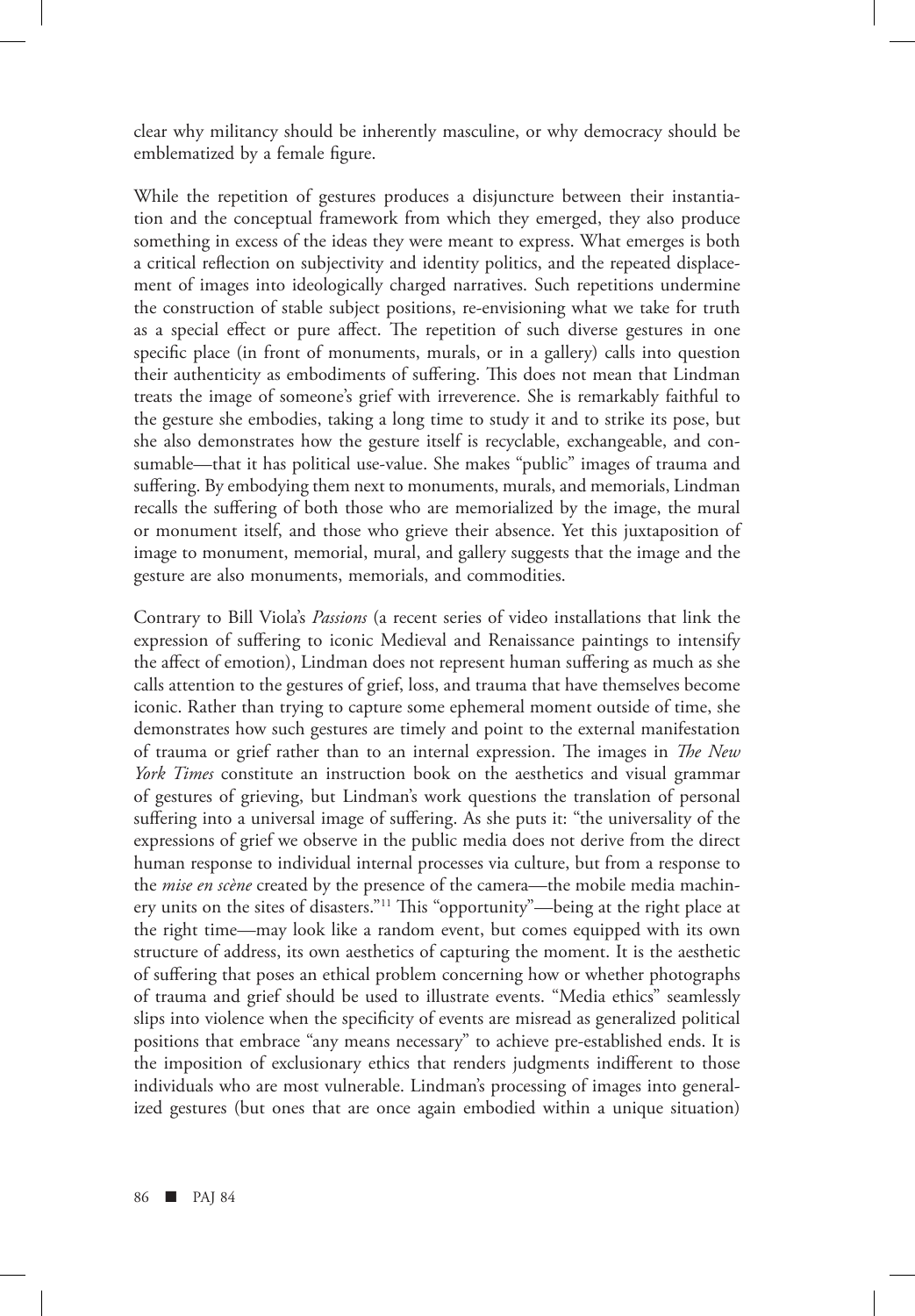calls attention to how gestures themselves translate a unique sentient experience into a generalized form.

Ironically, it is the generalized and sentimental form of suffering on the front page of the newspaper that, Susan Sontag maintains, will produce "a grammar and ethics of seeing."12 But in her more recent *Regarding the Pain of Others*, she argues that: "certain emblems of suffering can be used like memento mori, as objects of contemplation to deepen one's sense of reality; as secular icons."13 These icons are not simply an "invitation to reflect and learn," but an obligation to act. Sontag's call for an ethical response to the image of the Other's suffering seems to draw on Emmanuel Levinas's argument that all suffering is useless, and that we have an ethical obligation to the suffering of the Other.<sup>14</sup> But instead of exposing political and ideological biases and forcing us to think about what is ideologically and politically at stake, the media asks us to respond emotionally. This results in a hyper-valuation of private suffering, to the point that private psychological trauma replaces political consciousness. Politics is no longer conceived as the field where human freedom is unfurled (as it was for Hannah Arendt), but is reduced to the field of secular icons of suffering bodies.

In *Camera Lucida*, Roland Barthes observes that the subject (whether the nation, the individual self, or the Other) is "doomed by (well meaning) photography always to have an expression; the body never finds its zero degree  $\dots$ ."<sup>15</sup> There is always already a gesture that makes the body readable not in particular, but in general terms—namely, aesthetics, and their historical, moral, and political associations. Making images readable involves the disjuncture between description and prescription. The photograph is "invaded by language at the very moment that it is looked at: in memory, in association, snatches of words and images continually intermingle and exchange for the other."16 This invasion marks the transformation of the figure (without words, history or narrative meaning) into a sign (something with meaning) that then becomes an icon for an event. But here we cannot forget the role of the medium, the newspaper whose contents are forms of exchange predicated on consumption value (infotainment) and on censure that prohibits information that would damage its interests.

In this sense, Lindman's *New York Times* can be seen as a challenge to the media's spectacularizing of September 11th in stark contrast to the lived experience of many New Yorkers. Her response to "the usurpation of the representations of public mourning via the media for the purposes of justification of war" was one of indignation, questioning "who has the right to define how Americans, Palestinians, Israelis, or any other individuals affected by terrorism should grieve and who has the right to make those gestures of grievance public and official."17 The journalistic photograph lies precariously between empirical evidence (the witnessing of the Other's pain) and outright propaganda (the manipulating the way we see). The image also cultivates a public awareness of the plight of the Other. It constitutes public taste and the aesthetics of Otherness. In the process, it tells us not only who the Other is, but how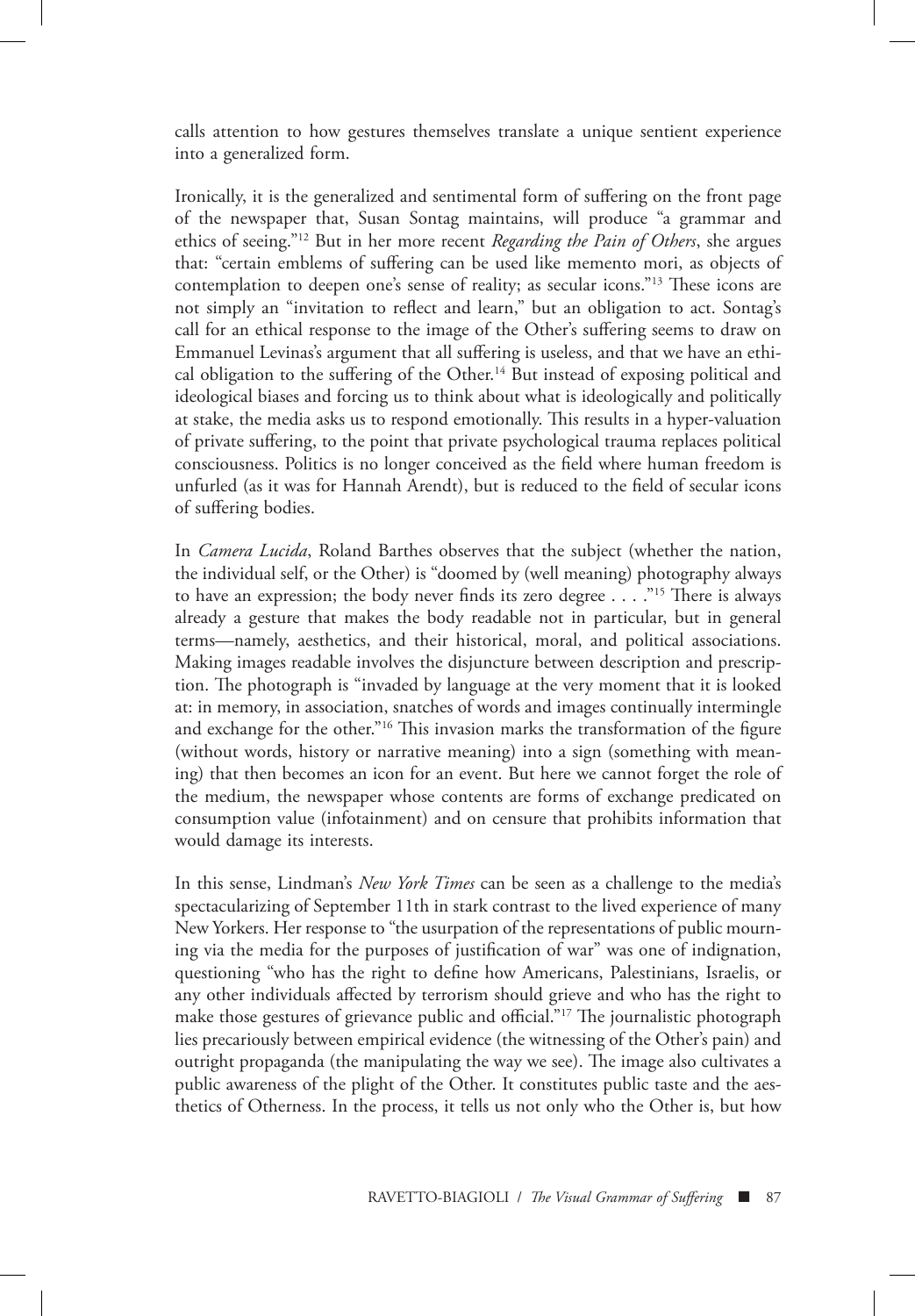to read the Other. Through an intricate process of identification, "we" are addressed as a virtual subject and then are asked to witness "events," experience these "events" by proxy, and ultimately react to such "events" by giving consensus.

Lindman's work reveals both the politics and the theatricality of photojournalism. Her repetitive gestures question how photojournalism simultaneously gives a "human face" to events while decontextualizing actual bodies, a decontextualization that freezes them in space and time. Photojournalism turns images of people into a virtual body (a pre-determined one) that can be installed in an unlimited number of politically and morally charged discourses. But Lindman shows that because these images arrest a moment, separate it from the here and now, and then reproduce it within multiple contexts, they cannot be stilled (made to represent one unique expression or experience). She marks the ambivalent site between violent acts and their separation from the here and now in the form of an image, which is already a form of interpretation. This "human face" is reduced to a "reality effect" for the purpose of augmenting the ideologically charged interpretation of events.

There is nothing unique to the media's monumentalization of bodies in pain. Memorials and museums do the same. Lindman's performances, in fact, uncover the political consciousness embedded in the spaces we inhabit, and how these spaces reflect their own violent framing of human bodies. For example, when she stops in front of the iron eagle perched atop a dark gray granite block memorializing Coast Guard casualties in WWII, her gestures of suffering call into question both the gesture of the sculpture and the environment in which it is situated**.** In the last pose she strikes in front of the iron eagle her body seems to abandon itself to suffering: arms are flung open slightly behind the shoulder line, and the head is tossed back. Yet the juxtaposition of this particular embodiment with the eagle makes the American icon appear as a bird of prey swooping down from the monuments of industrial capital (the buildings of Wall Street that loom in the background), and closing in on the gesture of suffering performed by Lindman. Her gesture imitates the form of both the bird and the buildings: her arms are open like the wings of the bird, stretched out between the two Wall Street buildings. But Lindman's gesture of arms flung wide in distress calls attention to the disjuncture between the pained gestures she embodies, the gestures to industrial capital inscribed in the architecture of Wall Street, and the gesture of American nationalism embodied in the eagle.

It is not just photojournalistic images and human gestures, but urban environments that call on us to react. Lindman's performance too interpolates us, but not like a photograph in *The New York Times*. It does not oblige us to respond to the Other's suffering. What is ironic about her gestures is that they are more than familiar, and yet not easily placeable. We cannot tell where they come from or whom they designate. Even when we attempt to project our own sentimental interpretation onto them, this sentiment has no subject, object, or Other, nor any ethical or political teleology to follow.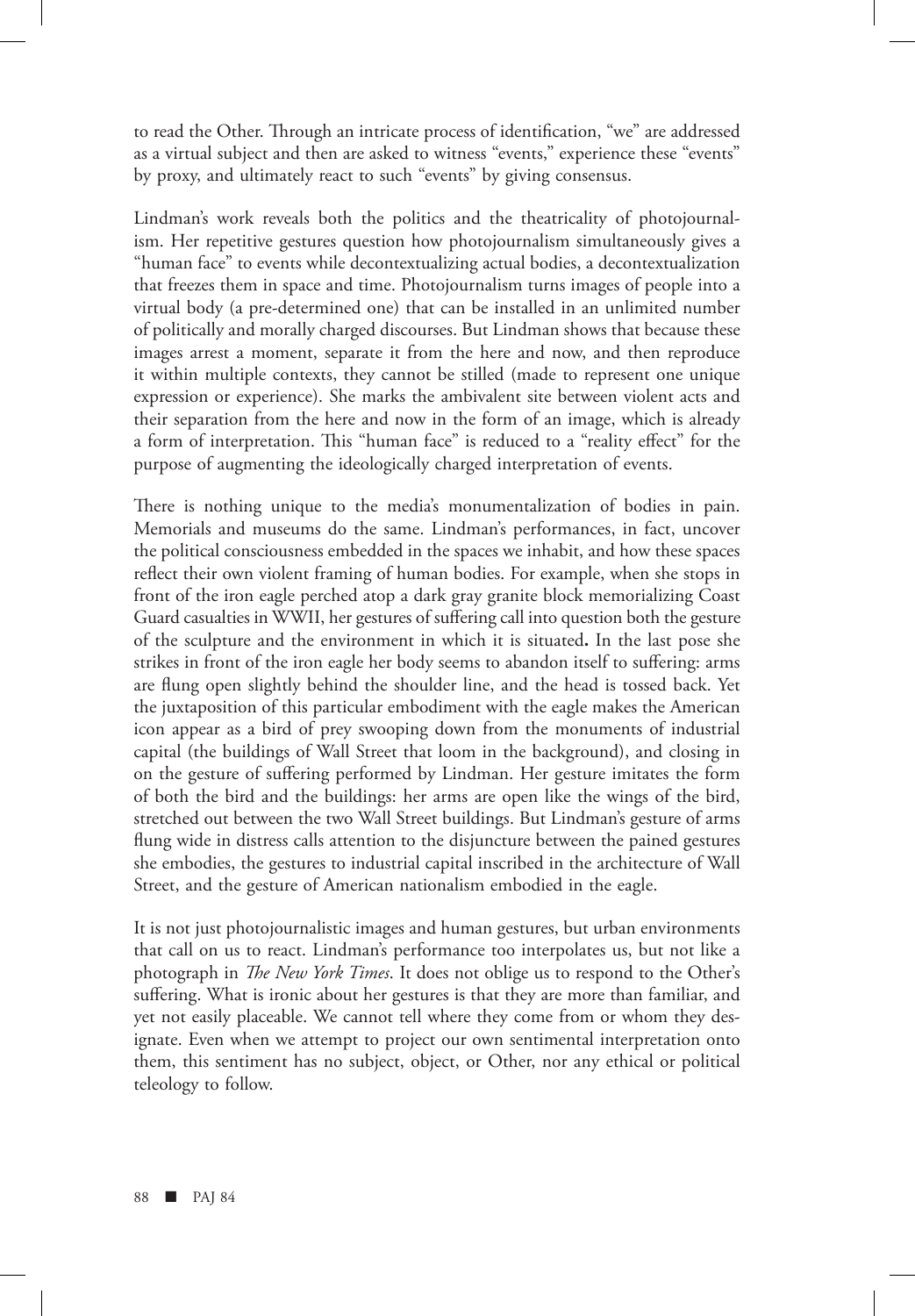

Lindman performing *New York Times* in front of the Memorial for the Merchant Marines at Battery Park. Photo: Daniel Marzona. Courtesy the artist.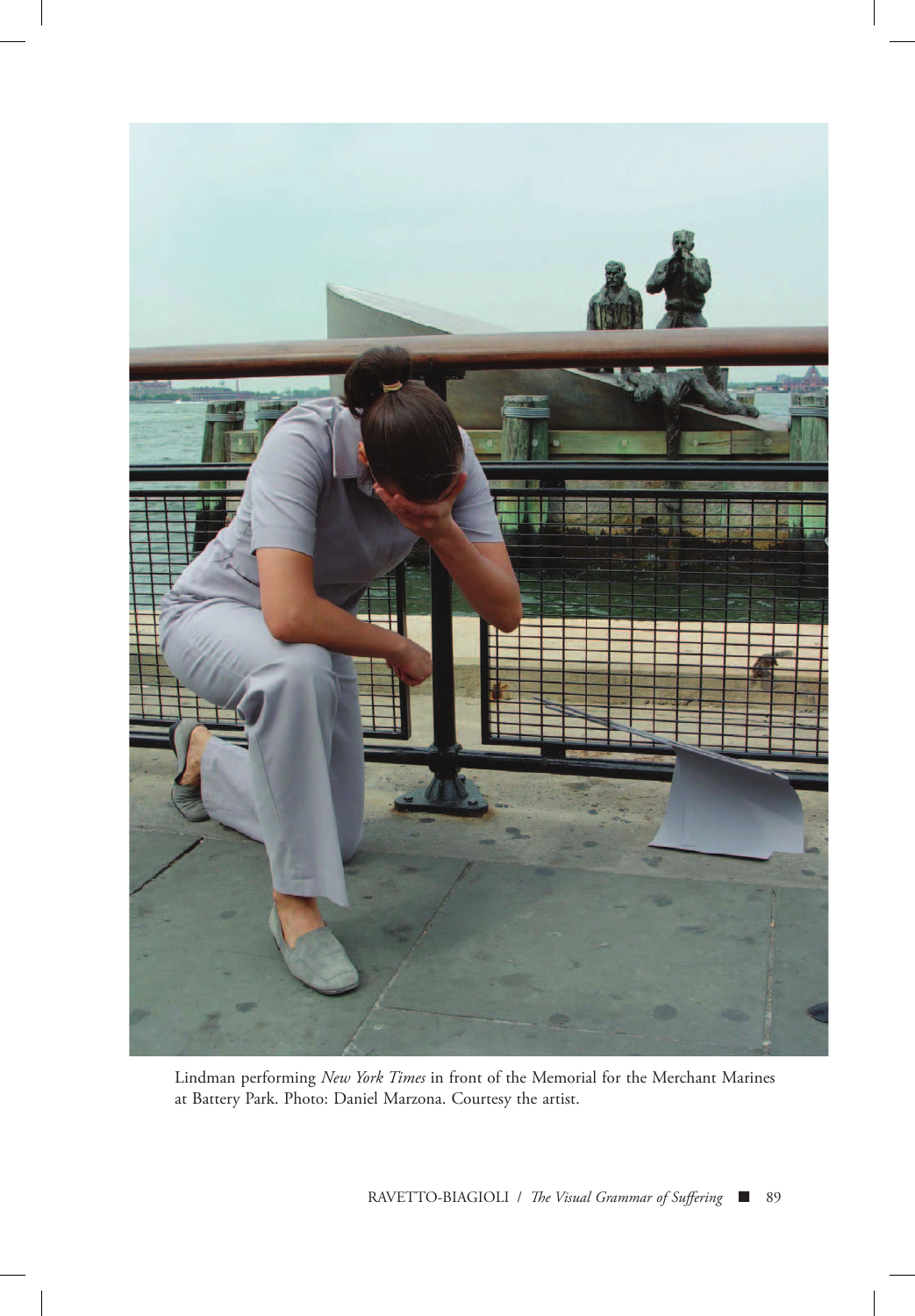Responses to Lindman's embodiments reveal how perception slips into interpretation. Photojournalism, as Don Slater puts it, "marks very clearly the constant pressure to move from a sense of vision as the route to knowledge, to experience as [a form of] cultural appropriation."18 Her embodiments of grieving explore how gestures of suffering (found in photographs), of heroic sacrifice (embodied in monuments), and of urbanization (embodied in buildings) are only readable in their immediate context. Her gestures at the Korean War Monument, for example, visualize the conspicuous presence and absence of bodies**.** The penumbra of the missing soldier is marked by a metal outline into a granite obelisk, while the presence of Lindman's body is momentarily frozen into a gesture of grief. The effect is one of interruption, both of the monument's heroic gesture and of any singular emotional reading of Lindman's performance. Both appear to be displaced gestures: one of enduring heroics and sacrifice embedded in the monument: and the other of fleeting yet multiple gestures of suffering.

But these gestures cannot stand apart from the frames of reference in which they have emerged. Each gesture defers to something else to give it meaning. The gesture of loss defers to and is given meaning by suffering, while sacrifice is given meaning through the triumphal monuments built by an industrial, military, and financial power. At the same time they mark radical differences: the ephemeral presence of suffering in the media, the repetitiveness of suffering, the aesthetics of suffering, the aesthetics of monuments, the repetitiveness of monuments, and the monumental presence of absence which defers its sense of loss to a triumphant ideal. By juxtaposing embodied gestures to monuments, buildings and urban landscapes, her performance interrupts any one possible reading of the relationship of gestures of pain to memorials and the power they represent.

Lindman's performances offer us a way of rethinking how we ground discourses about Others on notions of difference. By focusing on repetition rather than difference, Lindman's performances do not allow any subject position to form. She shows that gestures or emotional expression cannot be immediate. Involving interpretation and perception, they cannot be construed as authentic. Without stable ground to determine identity, the difference between actors and situations dissolve. What is left is the theatricality of political gestures that seek to conceal themselves in the image of someone else's pain. By exposing the process of making bodies readable Lindman reveals that affects (emotional gestures) and perceptions (the reading of those gestures) are only perceivable through gesture (affect). She lays bare the processes involved in turning lived experiences, events and sensations into forms of representation. More than simply reminding us about the manipulation of images and gestures into representations, her work makes us think about the way we consume images, make gestures, interpret events, and even how we can make political and feminist art.

## **NOTES**

1. Jean-François Lyotard, *The Differend: Phrases in Dispute*, translated by Georges Van Den Abbeele. Minneapolis: Minnesota University Press, 1988, 61.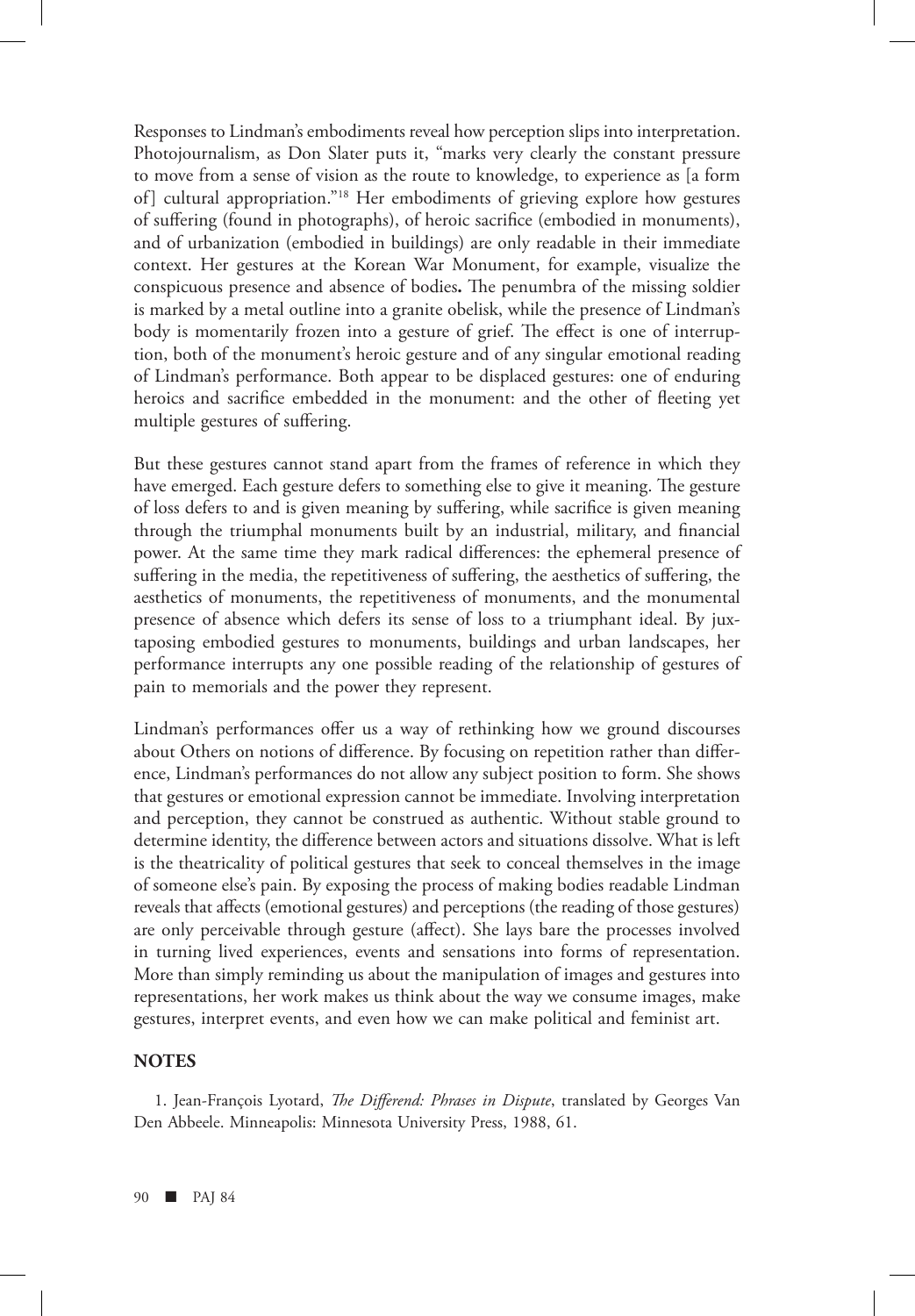2. Gilles Deleuze, *Difference and Repetition*, translated by Paul Patton. New York: Colombia University Press, 1994, 66.

3. See Indrepal Grewal and Caren Kaplin, "Warrior Marks: Global Womanism's Neo-Colonial Discourse in a Multicultural Context." *Camera Obscura* 39 (1996): 5–33.

4. Judith Butler, *Precarious Life: The Powers of Mourning and Violence*. New York: Verso, 2004, 130.

5. The credibility of the *Times* has been in question in the wake of the editors' public apology for their sensationalized reporting on weapons of mass destruction in Iraq and its controversial treatment of Judith Miller's involvement in the Valerie Plame Wilson case.

6. Amelia Jones claims: "The artist must be embodied as male in order to be considered an artist—placed with a (patri)lineage as originary and divinely inspired—but his embodiment (his particularity as a gendered and otherwise vulnerable, immanent subject) must be hidden to ensure his transcendence *as* disembodied and divinely inspired." See Amelia Jones, *Body Art: Performing the Subject*. Minneapolis: University of Minnesota Press, 1998, and Peggy Phelan, "The Ontology of Performance," in *Unmarked: The Politics of Performance*. New York: Routledge, 1993.

7. Phelan, 148.

8. See Philip Auslander, *Liveness: Performance in a Mediatized Culture*. New York: Routledge, 1999. Auslander explores how the concept of "liveness" has been confounded with "realness," and questions Phelan's claim that performance art is a unique ontological experience. Instead he claims that early television exhibits similar qualities. See also Bert O. States, "Performance as Metaphor." *Theatre Journal* 48,1 (1996): 1–26. He argues that: "Phelan's notion of performance seems to come down to a thematic matter, rather than to an ontological one  $\dots$ ." (12).

9. Samuel Weber, *Mass Mediauras: From Technics to Media*. Stanford: Stanford University Press, 1996, 48–49.

10. See Judith Butler's *Giving Account of Oneself*. New York: Fordham University Press, 2005, and Adriana Cavarero's *Scene di un Massacro* (forthcoming Enaudi), 71 of the manuscript. Cavarero argues that the "I" is not a unitary subject closed upon itself, but a set of relations. She suggests that we disband with the term "We" that includes the gesture of speaking in the name of others (an abstraction of immediate relations), in favor of focusing only the I/you relation.

11. Pia Lindman, "The New York Times, Art and Affect: Re-enactments in grey-scale." In *Art in the Age of Terrorism*, edited by Graham Coulter-Smith and Maurice Owen. New York: Paul Holberton, 2006, 87.

12. Susan Sontag, *On Photography*. New York: Farrar, Straus, and Giroux, 1973, 3. She distinguishes between two types of knowledge: one analytical, ethical, and political, and the other a cynical form of sentimentalism. Here she argues that the photograph is cynical and sentimental. Although she later notes that "photographs cannot create a moral position, but they can reinforce one," she claims that "exceptional" photographs like those of the Nazi camps have "gained the status of ethical reference points," that maintain their emotional charge (17–21).